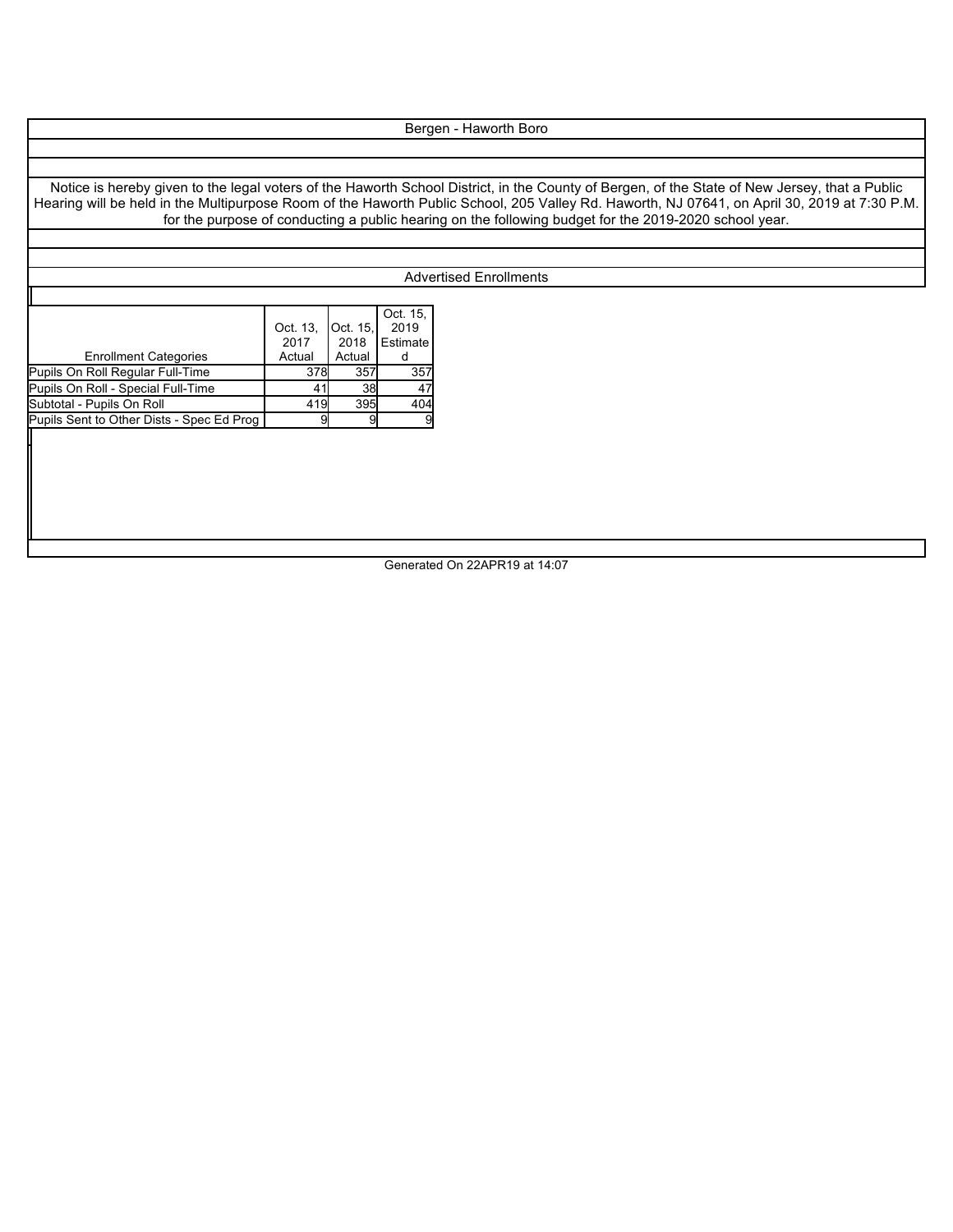| - Haworth Boro<br>Bergen                        |              |           |                                                 |            |  |  |  |
|-------------------------------------------------|--------------|-----------|-------------------------------------------------|------------|--|--|--|
| <b>Advertised Revenues</b>                      |              |           |                                                 |            |  |  |  |
|                                                 |              |           |                                                 |            |  |  |  |
| <b>Budget Category</b>                          | Account      |           | 2017-18 Actual 2018-19 Revised 2019-20 Proposed |            |  |  |  |
| <b>Operating Budget:</b>                        |              |           |                                                 |            |  |  |  |
| Revenues from Local Sources:                    |              |           |                                                 |            |  |  |  |
| Local Tax Levy                                  | 10-1210      | 8,549,392 | 8,720,371                                       | 9,061,991  |  |  |  |
| <b>Unrestricted Miscellaneous Revenues</b>      | 10-1XXX      |           | 25,000                                          | 45,000     |  |  |  |
| Interest Earned On Capital Reserve Funds        | 10-1XXX      | 11,376    | 500                                             | 1,500      |  |  |  |
| <b>Other Restricted Miscellaneous Revenues</b>  | 10-1XXX      | 43,228    |                                                 |            |  |  |  |
| Subtotal - Revenues From Local Sources          |              | 8,603,996 | 8,745,871                                       | 9,108,491  |  |  |  |
| <b>Revenues from State Sources:</b>             |              |           |                                                 |            |  |  |  |
| Categorical Transportation Aid                  | 10-3121      | 6,952     | 30,722                                          | 30,722     |  |  |  |
| <b>Extraordinary Aid</b>                        | 10-3131      | 37,984    | 38,132                                          | 40,000     |  |  |  |
| Categorical Special Education Aid               | 10-3132      | 197,015   | 197,015                                         | 221,055    |  |  |  |
| <b>Categorical Security Aid</b>                 | 10-3177      | 7,165     | 33,319                                          | 33,319     |  |  |  |
| Adjustment Aid                                  | 10-3178      | 2,010     | 2,172                                           | 2,172      |  |  |  |
| <b>PARCC Readiness Aid</b>                      | 10-3181      | 4,310     |                                                 |            |  |  |  |
| Per Pupil Growth Aid                            | 10-3182      | 4,310     | 0                                               |            |  |  |  |
| Professional Learning Community Aid             | 10-3183      | 4,160     | 0                                               |            |  |  |  |
| Other State Aids                                | 10-3XXX      | 4,060     |                                                 |            |  |  |  |
| Subtotal - Revenues From State Sources          |              | 267,966   | 301.360                                         | 327,268    |  |  |  |
|                                                 |              |           |                                                 |            |  |  |  |
| Budgeted Fund Balance - Operating Budget        | 10-303       |           | 115,590                                         | 239,153    |  |  |  |
| Withdraw From Cap Res-Excess Cost & Oth Cap Prj | 10-309       |           | 300,000                                         |            |  |  |  |
| <b>Transfers From Other Funds</b>               | 10-5200      | 11,505    |                                                 |            |  |  |  |
| <b>Adjustment For Prior Year Encumbrances</b>   |              |           | 32,644                                          |            |  |  |  |
| Actual Revenues (Over)/Under Expenditures       |              | $-21,965$ |                                                 |            |  |  |  |
| Total Operating Budget                          |              | 8,861,502 | 9,495,465                                       | 9,674,912  |  |  |  |
|                                                 |              |           |                                                 |            |  |  |  |
| <b>Grants and Entitlements:</b>                 |              |           |                                                 |            |  |  |  |
| Revenues from Federal Sources:                  |              |           |                                                 |            |  |  |  |
| .D.E.A. Part B (Handicapped)                    | 20-4420-4429 | 87,127    | 90,113                                          | 76,596     |  |  |  |
| Total Revenues From Federal Sources             |              | 87,127    | 90,113                                          | 76,596     |  |  |  |
| <b>Total Grants And Entitlements</b>            |              | 87,127    | 90,113                                          | 76,596     |  |  |  |
|                                                 |              |           |                                                 |            |  |  |  |
| Repayment of Debt:                              |              |           |                                                 |            |  |  |  |
| <b>Transfers From Other Funds</b>               | 40-5200      | 772       | 0                                               |            |  |  |  |
| <b>Revenues from Local Sources:</b>             |              |           |                                                 |            |  |  |  |
| Local Tax Levy                                  | 40-1210      | 497,040   | 480,839                                         | 250,803    |  |  |  |
| <b>Total Revenues From Local Sources</b>        |              | 497,040   | 480,839                                         | 250,803    |  |  |  |
| Revenues from State Sources:                    |              |           |                                                 |            |  |  |  |
| Debt Service Aid Type II                        | 40-3160      | 73,528    | 71,416                                          |            |  |  |  |
| <b>Budgeted Fund Balance</b>                    | 40-303       |           |                                                 | 1,137      |  |  |  |
| <b>Total Local Repayment Of Debt</b>            |              | 571,340   | 552,255                                         | 251,940    |  |  |  |
| Actual Revenues (Over)/Under Expenditures       |              | $-12$     |                                                 |            |  |  |  |
| <b>Total Repayment Of Debt</b>                  |              | 571,328   | 552,255                                         | 251,940    |  |  |  |
| <b>Total Revenues/Sources</b>                   |              | 9,519,957 | 10,137,833                                      | 10,003,448 |  |  |  |
| Total Revenues/Sources Net of Transfers         |              | 9,519,957 | 10,137,833                                      | 10,003,448 |  |  |  |
|                                                 |              |           |                                                 |            |  |  |  |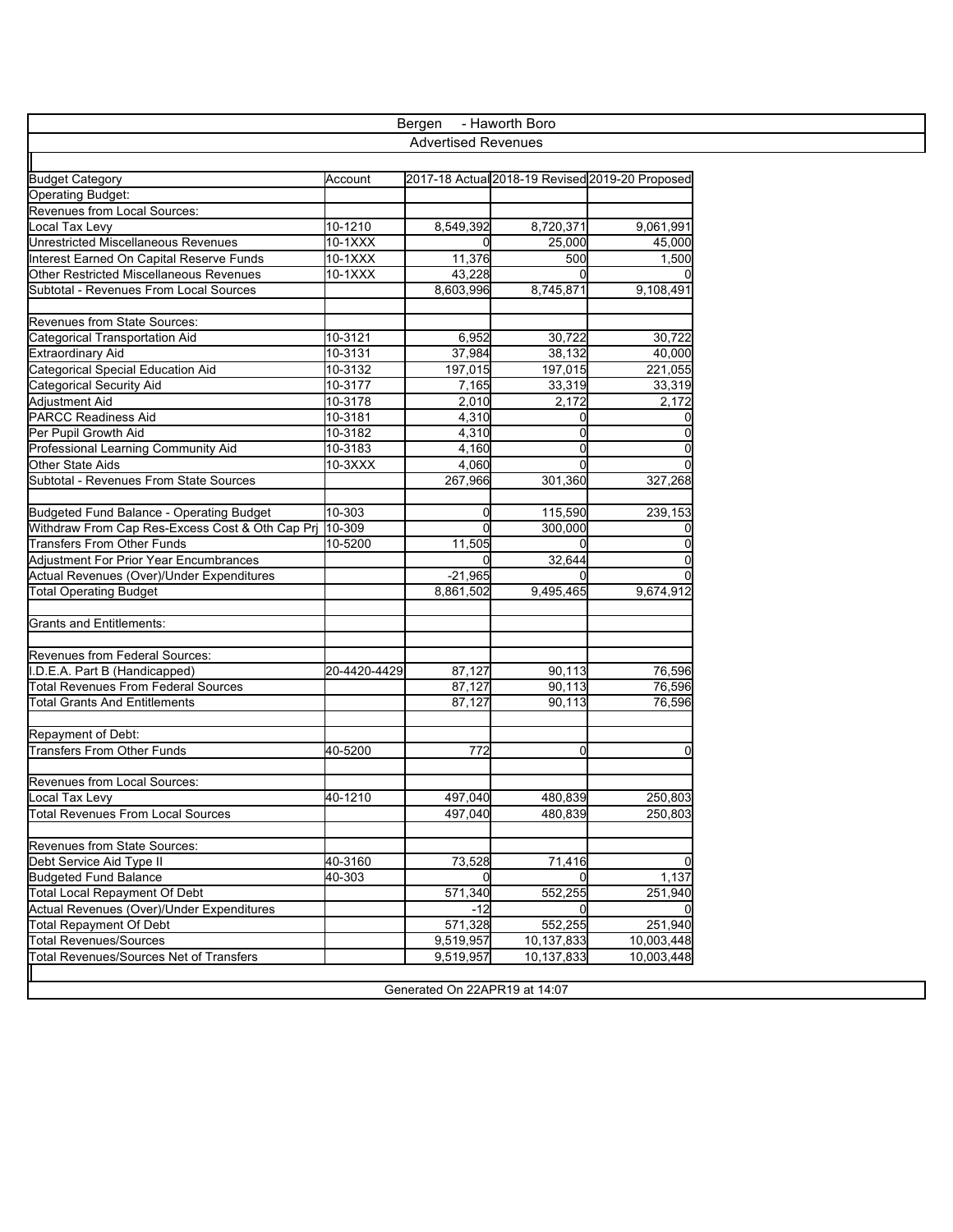| - Haworth Boro<br>Bergen                           |                                                 |           |            |            |  |  |  |  |
|----------------------------------------------------|-------------------------------------------------|-----------|------------|------------|--|--|--|--|
| <b>Advertised Appropriations</b>                   |                                                 |           |            |            |  |  |  |  |
|                                                    |                                                 |           |            |            |  |  |  |  |
| <b>Budget Category</b>                             | 2017-18 Actual 2018-19 Revised 2019-20 Proposed |           |            |            |  |  |  |  |
|                                                    | Account                                         |           |            |            |  |  |  |  |
| <b>General Current Expense:</b>                    |                                                 |           |            |            |  |  |  |  |
| Instruction:                                       |                                                 |           |            |            |  |  |  |  |
| Regular Programs - Instruction                     | 11-1XX-100-XXX                                  | 3,209,086 | 3,256,028  | 3,352,305  |  |  |  |  |
| Special Education - Instruction                    | 11-2XX-100-XXX                                  | 675,253   | 630,965    | 660,453    |  |  |  |  |
| <b>Bilingual Education - Instruction</b>           | 11-240-100-XXX                                  | 56,378    | 120,696    | 119,502    |  |  |  |  |
| School-Spon. Co/Extra Curr. Actvts. - Inst         | 11-401-100-XXX                                  | 42,226    | 30,782     | 40,250     |  |  |  |  |
| Summer School                                      | 11-422-XXX-XXX                                  | 20,877    | 23,000     | 24,000     |  |  |  |  |
| <b>Support Services:</b>                           |                                                 |           |            |            |  |  |  |  |
| Undistributed Expenditures - Instruction (Tuition) | 11-000-100-XXX                                  | 459,343   | 392,530    | 478,283    |  |  |  |  |
| Undist. Expend.-Attendance And Social Work         | 11-000-211-XXX                                  | 1,406     | 45,320     | 62,375     |  |  |  |  |
| Undist. Expenditures - Health Services             | 11-000-213-XXX                                  | 81,985    | 99,142     | 100,920    |  |  |  |  |
| Undist. Expend.-Speech, OT, PT And Related Svcs    | 11-000-216-XXX                                  | 192,921   | 192,483    | 193,146    |  |  |  |  |
| Undist Expend-Oth Supp Serv Std-Extra Serv         | 11-000-217-XXX                                  | 124       | 219        | 500        |  |  |  |  |
| Undist. Expenditures - Guidance                    | 11-000-218-XXX                                  | 115,689   | 117,243    | 119,752    |  |  |  |  |
| Undist. Expenditures - Child Study Teams           | 11-000-219-XXX                                  | 440.881   | 409,099    | 422,020    |  |  |  |  |
| Undist. Expend.-Improv. Of Inst. Serv.             | 11-000-221-XXX                                  | 228,013   | 172,340    | 182,800    |  |  |  |  |
| Undist. Expend.-Edu. Media Serv./Library           | 11-000-222-XXX                                  | 106,815   | 112,643    | 92,482     |  |  |  |  |
| Undist. Expend.-Instr. Staff Training Serv.        | 11-000-223-XXX                                  | 60,655    | 53,000     | 55,000     |  |  |  |  |
| Undist. Expend.-Support Serv.-Gen. Admin.          | 11-000-230-XXX                                  | 349,796   | 376,428    | 368,769    |  |  |  |  |
| Undist. Expend.-Support Serv.-School Admin.        | 11-000-240-XXX                                  | 147,521   | 134,750    | 139,500    |  |  |  |  |
| Undist. Expend. - Central Services                 | 11-000-251-XXX                                  | 199,243   | 198,010    | 205,852    |  |  |  |  |
| Undist. Expend. - Admin. Info Technology           | 11-000-252-XXX                                  | 64,552    | 10,000     | 10,000     |  |  |  |  |
| Undist. Expend.-Oper. And Maint. Of Plant Serv.    | 11-000-26X-XXX                                  | 840,363   | 980,154    | 882,793    |  |  |  |  |
| Undist. Expend.-Student Transportation Serv.       | 11-000-270-XXX                                  | 102,601   | 102,050    | 103,000    |  |  |  |  |
|                                                    |                                                 |           |            |            |  |  |  |  |
| Personal Services - Employee Benefits              | 11-XXX-XXX-2XX                                  | 1,441,531 | 1,733,840  | 1,730,467  |  |  |  |  |
| <b>Total Undistributed Expenditures</b>            |                                                 | 4,833,439 | 5,129,251  | 5,147,659  |  |  |  |  |
| Total General Current Expense                      |                                                 | 8,837,259 | 9,190,722  | 9,344,169  |  |  |  |  |
| Capital Expenditures:                              |                                                 |           |            |            |  |  |  |  |
| Equipment                                          | 12-XXX-XXX-730                                  | 20,000    | $\Omega$   | 325,000    |  |  |  |  |
| Facilities Acquisition And Const. Serv.            | 12-000-400-XXX                                  | 4,243     | 4,243      | 4,243      |  |  |  |  |
| Capital Reserve - Transfer To Capital Projects     | 12-000-400-931                                  | 0         | 300,000    |            |  |  |  |  |
|                                                    |                                                 |           |            |            |  |  |  |  |
| Interest Deposit To Capital Reserve                | 10-604                                          |           | 500        | 1,500      |  |  |  |  |
| <b>Total Capital Outlay</b>                        |                                                 | 24,243    | 304,743    | 330,743    |  |  |  |  |
| <b>General Fund Grand Total</b>                    |                                                 | 8,861,502 | 9,495,465  | 9,674,912  |  |  |  |  |
| <b>Special Grants and Entitlements:</b>            |                                                 |           |            |            |  |  |  |  |
| Federal Projects:                                  |                                                 |           |            |            |  |  |  |  |
|                                                    |                                                 |           |            |            |  |  |  |  |
| I.D.E.A. Part B (Handicapped)                      | 20-XXX-XXX-XXX                                  | 87,127    | 90,113     | 76,596     |  |  |  |  |
| <b>Total Federal Projects</b>                      | 20-XXX-XXX-XXX                                  | 87,127    | 90.113     | 76,596     |  |  |  |  |
| <b>Total Special Revenue Funds</b>                 |                                                 | 87,127    | 90,113     | 76,596     |  |  |  |  |
| Repayment of Debt:                                 |                                                 |           |            |            |  |  |  |  |
| <b>Total Regular Debt Service</b>                  | 40-701-510-XXX                                  | 571,328   | 552,255    | 251,940    |  |  |  |  |
| <b>Total Debt Service Funds</b>                    |                                                 | 571,328   | 552,255    | 251,940    |  |  |  |  |
| <b>Total Expenditures/Appropriations</b>           |                                                 | 9,519,957 | 10,137,833 | 10,003,448 |  |  |  |  |
|                                                    |                                                 | 9,519,957 |            | 10,003,448 |  |  |  |  |
| <b>Total Expenditures Net of Transfers</b>         |                                                 |           | 10,137,833 |            |  |  |  |  |

Generated On 22APR19 at 14:07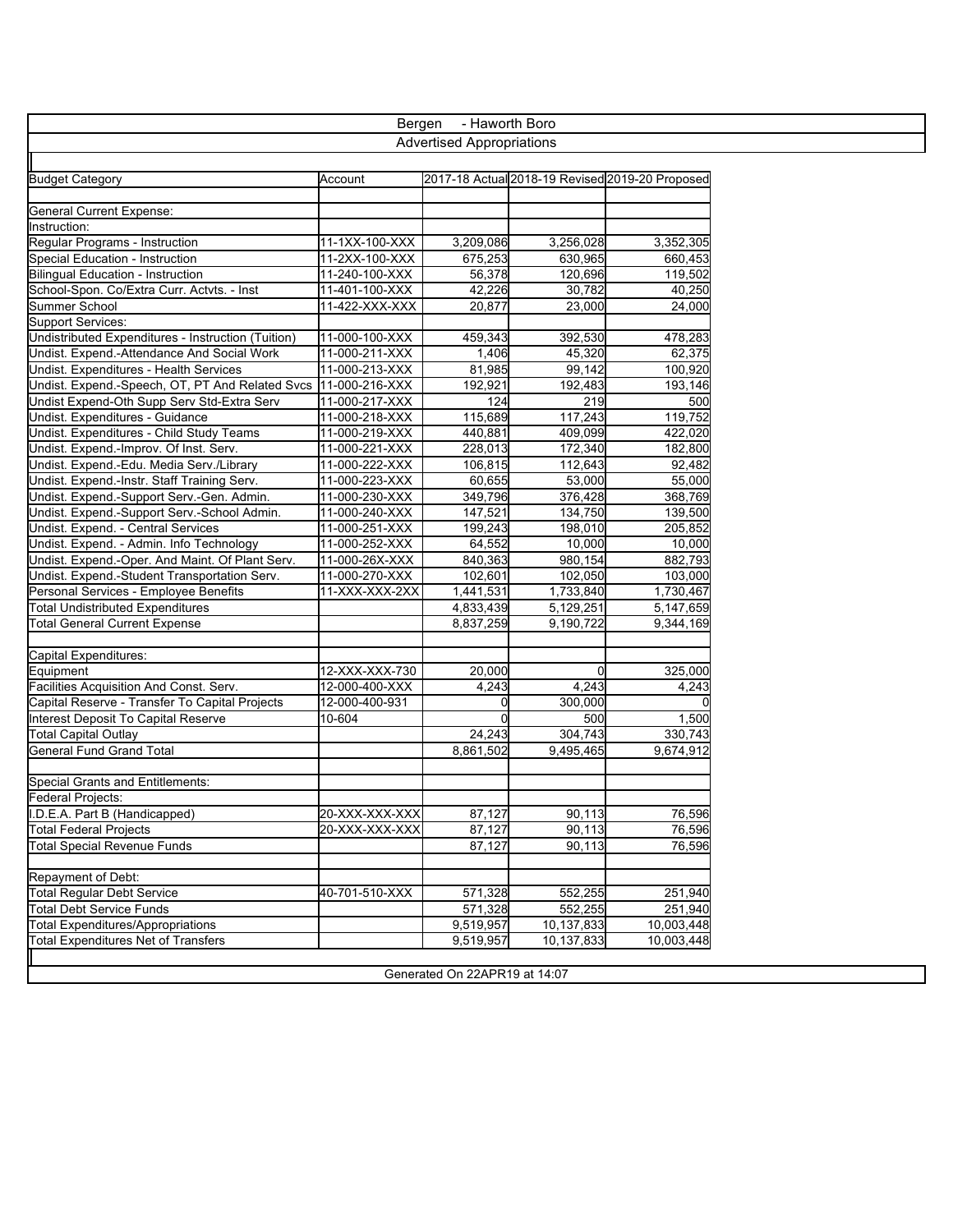| Bergen<br>- Haworth Boro                                           |                                          |                |                               |           |  |  |  |
|--------------------------------------------------------------------|------------------------------------------|----------------|-------------------------------|-----------|--|--|--|
| Advertised Recapitulation of Balances                              |                                          |                |                               |           |  |  |  |
|                                                                    |                                          |                |                               |           |  |  |  |
|                                                                    | Audited                                  | Audited        | Estimated                     | Estimated |  |  |  |
|                                                                    | <b>Balance</b>                           | <b>Balance</b> | <b>Balance</b>                | Balance   |  |  |  |
| <b>Budget Category</b>                                             | 06-30-201706-30-201806-30-201906-30-2020 |                |                               |           |  |  |  |
| Unrestricted:                                                      |                                          |                |                               |           |  |  |  |
| --General Operating Budget                                         | 265,590                                  | 294,306        | 278,716                       | 250,000   |  |  |  |
| --Repayment of Debt                                                | 1,125                                    | 1,137          | 1,137                         |           |  |  |  |
| Restricted for Specific Purposes - General Operating Budget:       |                                          |                |                               |           |  |  |  |
| --Capital Reserve                                                  | 1,054,087                                |                | 1,402,468 1,102,968 1,104,468 |           |  |  |  |
| --Adult Education Programs                                         |                                          |                |                               |           |  |  |  |
| --Maintenance Reserve                                              |                                          |                |                               |           |  |  |  |
| --Legal Reserve                                                    | 698,213                                  | 310,437        | 210,437                       |           |  |  |  |
| --Tuition Reserve                                                  |                                          |                |                               |           |  |  |  |
| -Current Expense Emergency Reserve                                 |                                          |                |                               |           |  |  |  |
| -Impact Aid Reserve for General Expenses (Sections 8002 and 8003)  |                                          |                |                               |           |  |  |  |
| --Impact Aid Reserve for Capital Expenses (Sections 8007 and 8008) |                                          |                |                               |           |  |  |  |
| Repayment of Debt:                                                 |                                          |                |                               |           |  |  |  |
| --Restricted for Repayment of Debt                                 | $\Omega$                                 | ΩI             | n                             |           |  |  |  |
|                                                                    |                                          |                |                               |           |  |  |  |
| Generated On 22APR19 at 14:07                                      |                                          |                |                               |           |  |  |  |